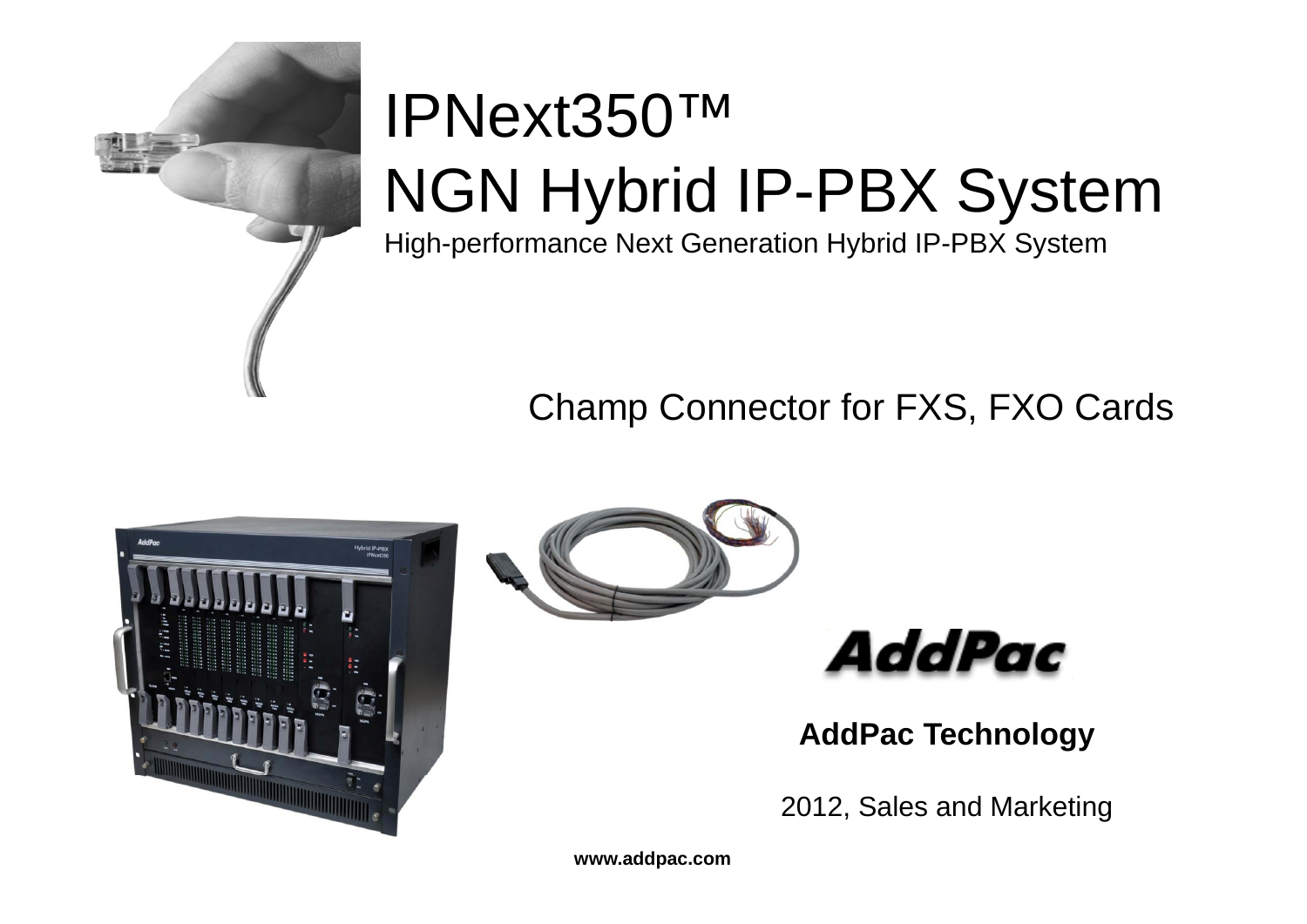# **Contents**

- Product Overview
- Hardware Configuration Diagram
- Champ Connector Diagram

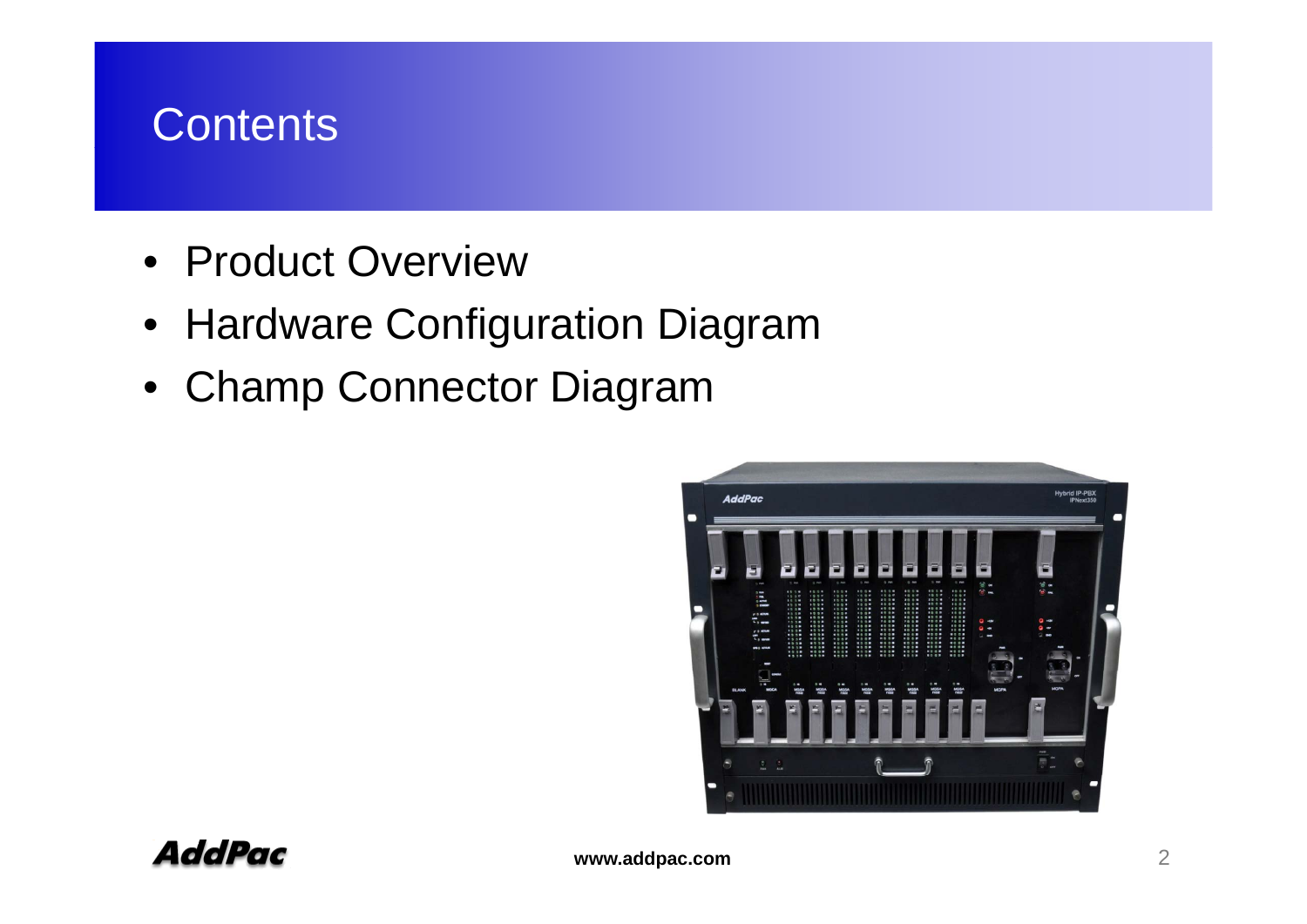### Product Overview

#### IPNext350 Hybrid IP-PBX System

- $\bullet$ IP based Advanced Hybrid IP-PBX Solution
- $\bullet$ IPv4/IPv6 Multimedia Telephony Solution for Medium Office
- $\bullet$ PSTN Interface (FXO, FXS, etc) Support
- $\bullet$ Up to 256 Port Analog Channel Support
- $\bullet$ Powerful Management and User Friendly Features
- $\bullet$ Fault Tolerant and Scalability Architecture
- $\bullet$ High-performance Video, Audio, and Voice Service
- $\bullet$ Firmware Upgradeable Architecture
- •**IVR Service with Scenario Editor**
- $\bullet$ Voice Mailing Service
- $\bullet$ Presence Service for High-End IP Phone, UC
- $\bullet$ RTP Proxy Service for Private IP service
- $\bullet$ SIP, H.323 Signaling for Outbound Calls
- $\bullet$ • Various Call Scenario (Call Pickup, Call Park, Call Transfer, etc)<br>• Various IP Terminal Support
- Various IP Terminal Support

### **AddPac**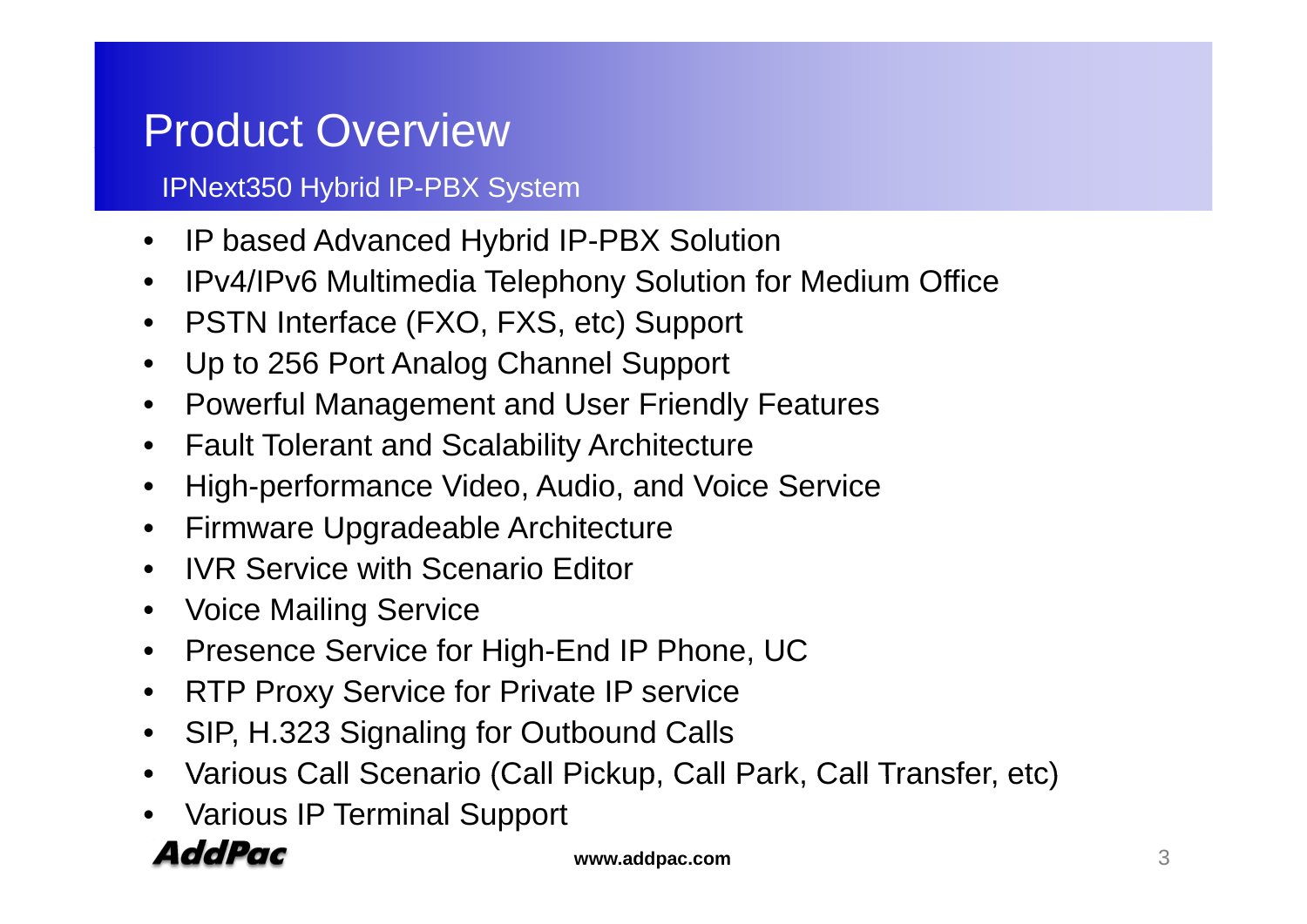# Hardware Configuration Diagram **RISC**

#### **IPNext350 Hybrid IP-PBX System**



### Front Side



**AddPac**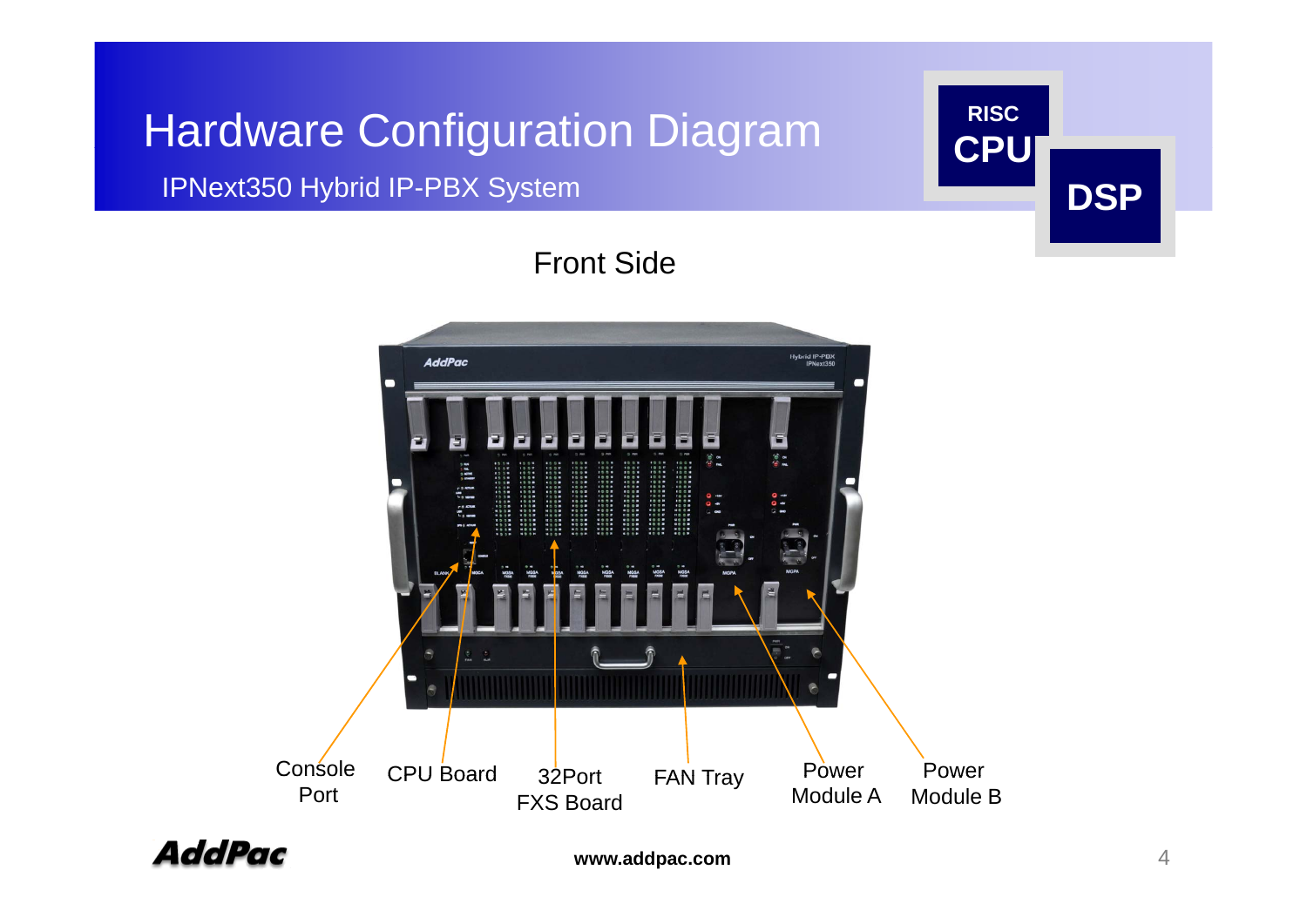# Hardware Configuration Diagram **CPU**

IPNext350 Hybrid IP-PBX System





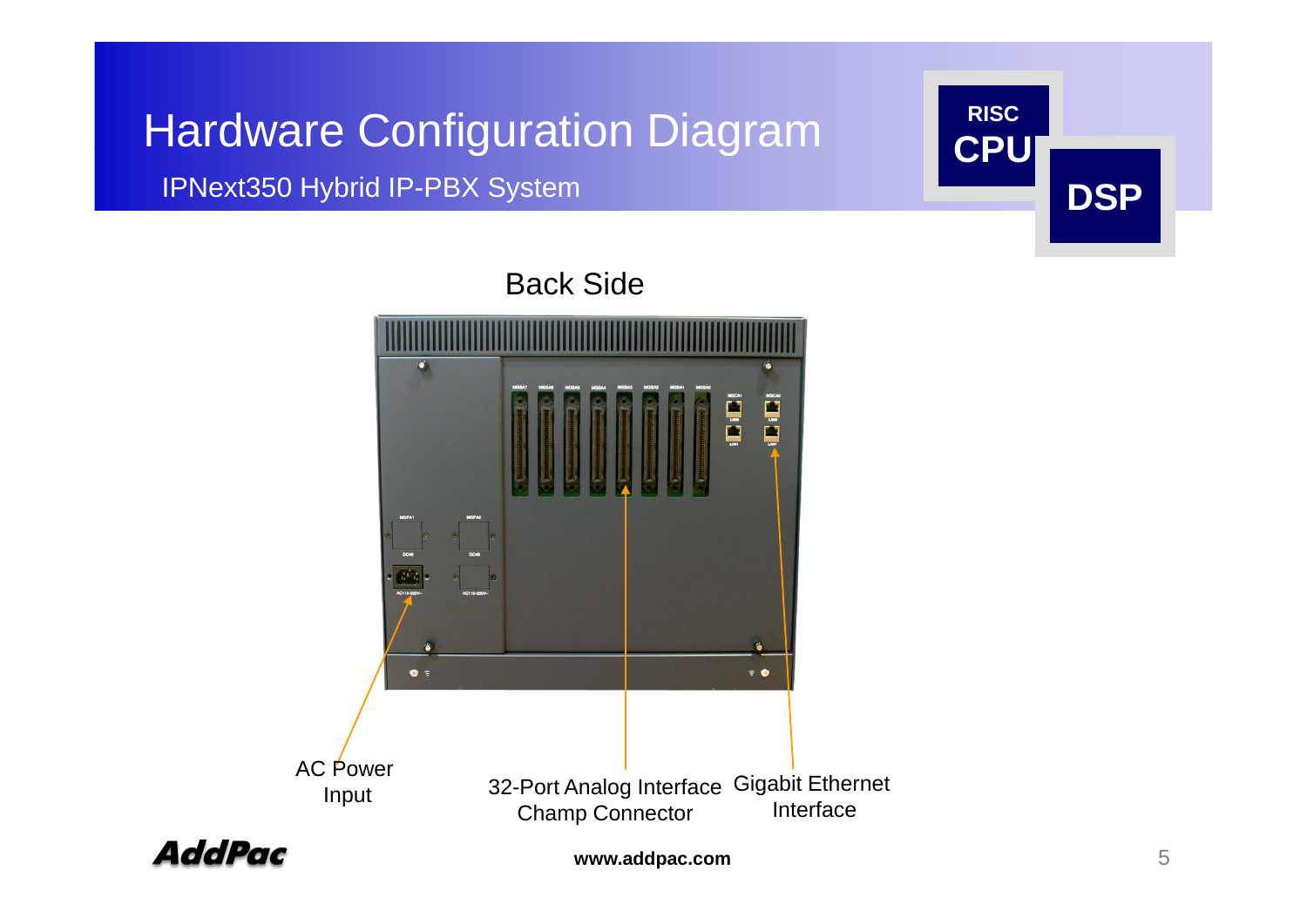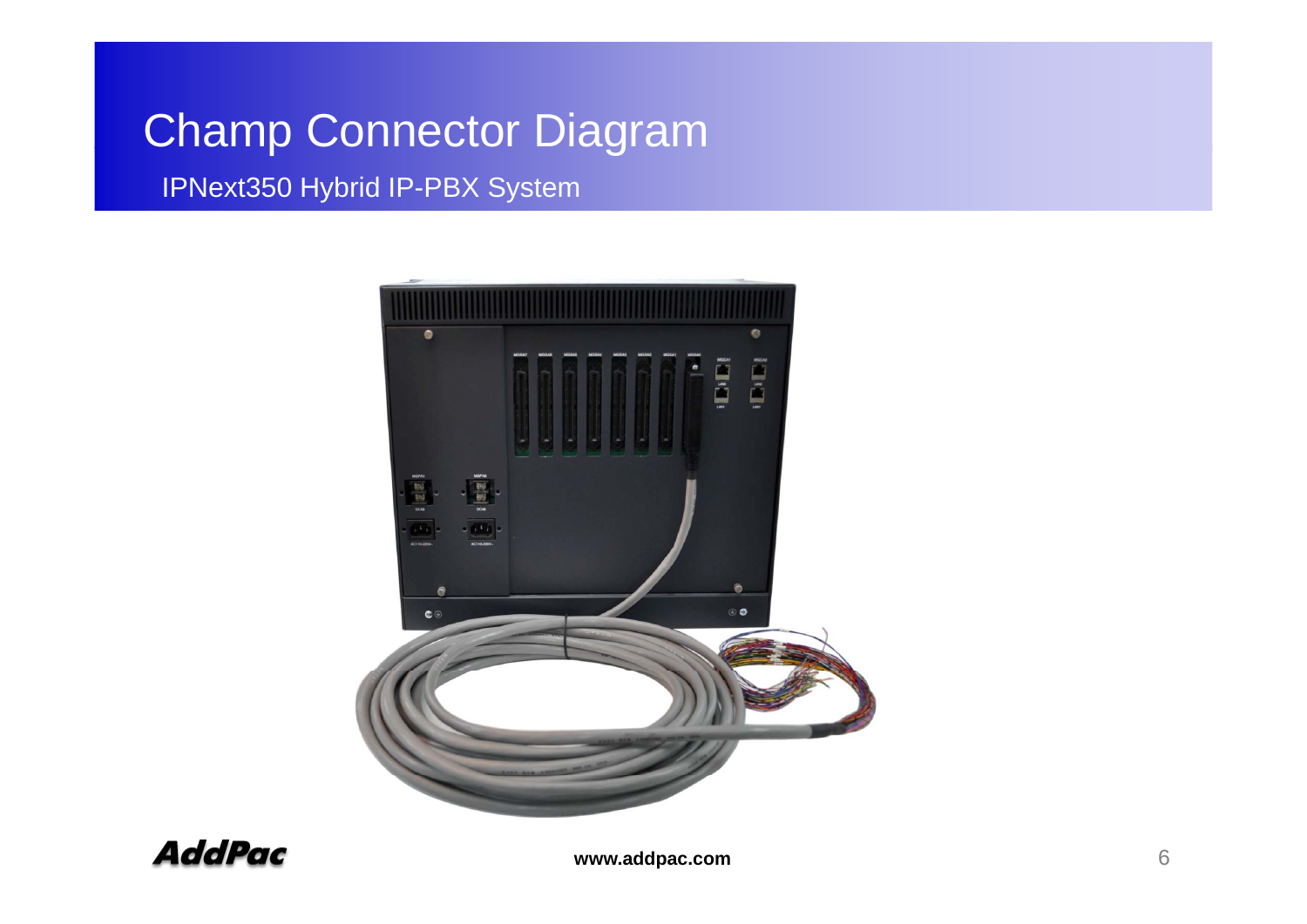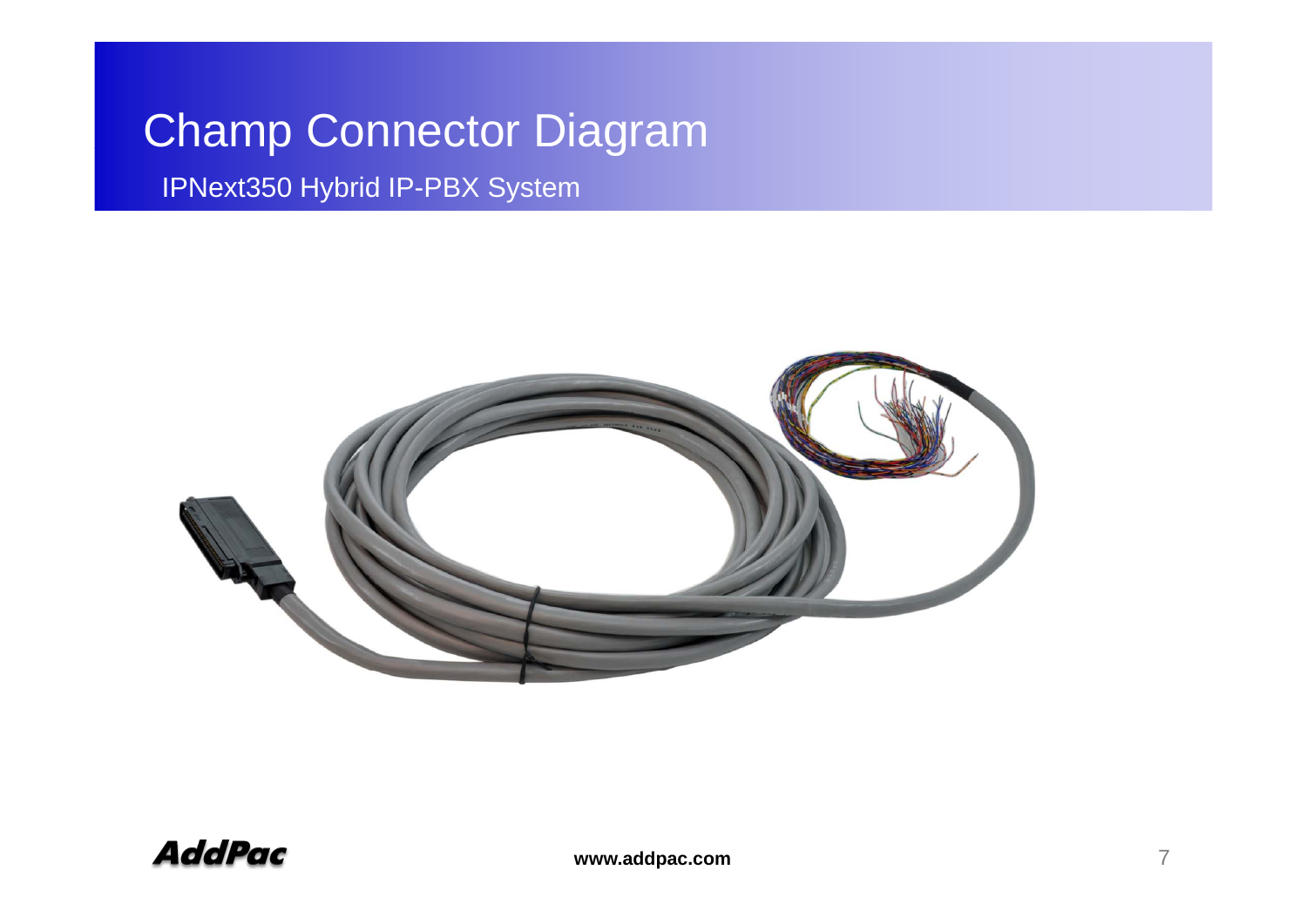

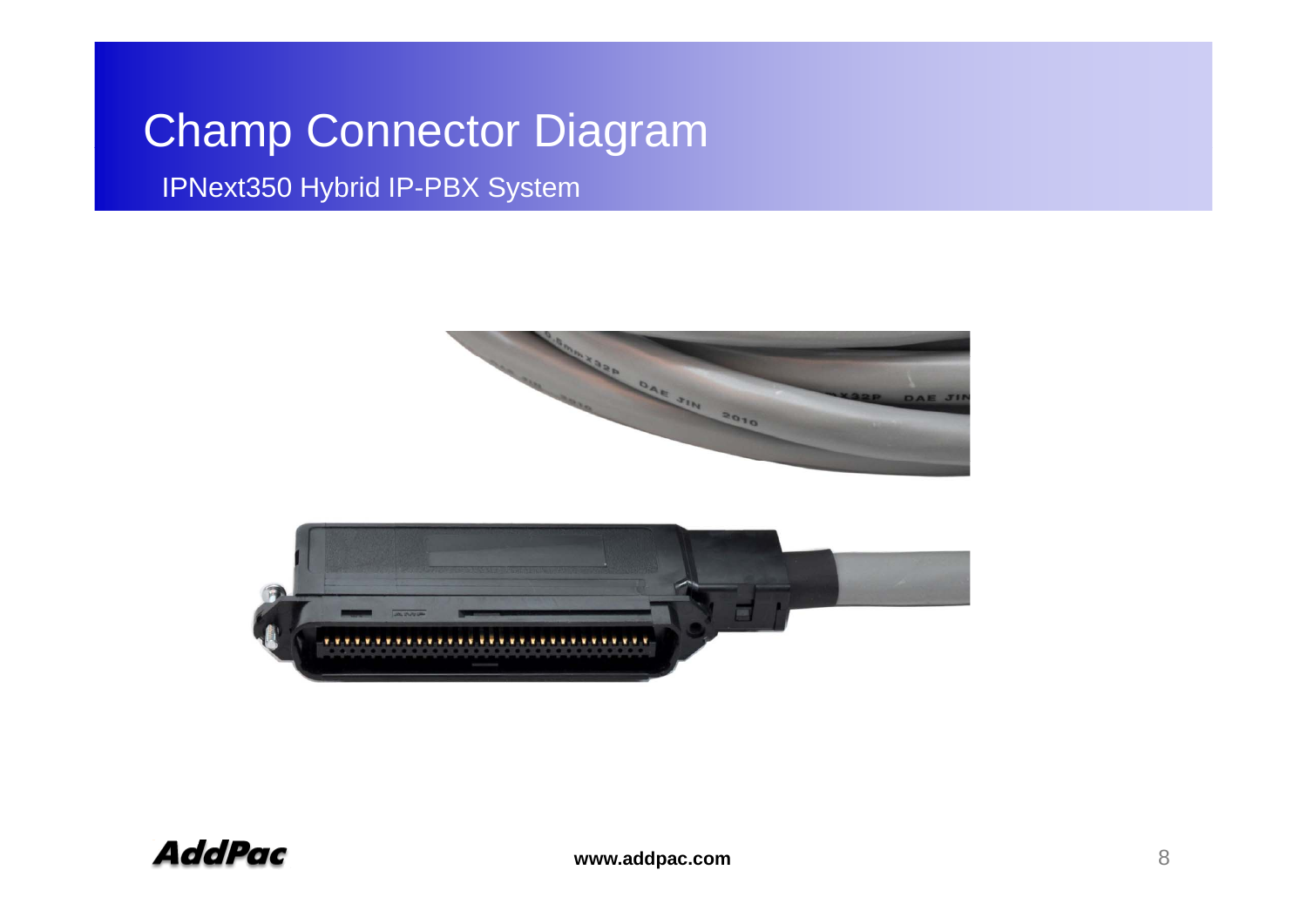